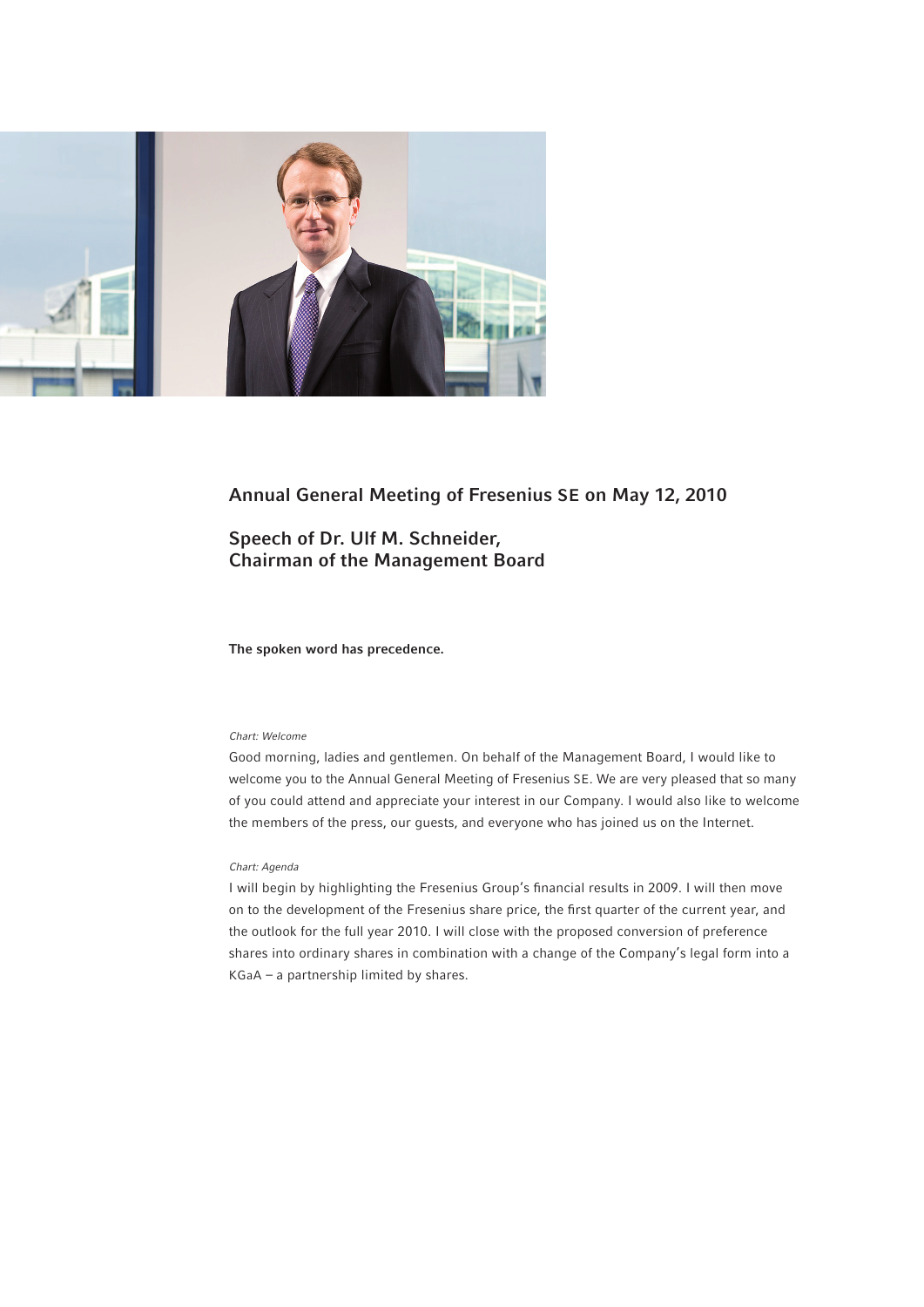# *Chart: 2009 – A very successful year for Fresenius*

Fresenius achieved record sales and earnings in 2009 despite a challenging macroeconomic environment. All business segments and regions contributed to these financial results. We had an excellent cash flow and were able to significantly improve our debt ratios after the acquisition of the generics company APP Pharmaceuticals in the United States. The net debt/ EBITDA ratio was 3.0 at the end of 2009, so we reached our 2010 target range of 2.5 to 3.0 one year ahead of time.

You will recall that Fresenius SE and Fresenius Medical Care were two of the very few companies that provided a sales and earnings outlook at the beginning of 2009. We did so not just for the Group, but for all four business segments. I would like to point out that we met or exceeded all of our goals for the fiscal year 2009. And we have provided a detailed outlook for 2010. I will go into more detail on this later.

## *Chart: Fresenius Group: Strong financial results*

Now to the 2009 financial results: Let me first draw your attention to the gray-shaded area on this chart. In constant currency, Group sales increased by 13% to €14.2 billion. At actual rates, the growth was 15%.

EBIT increased by 17% in constant currency and by 19% at actual rates to €2.1 billion. Net income before special items related to the acquisition of APP Pharmaceuticals increased both in constant currency and at actual rates by 14% to €514 million. Including special items, net income was €494 million.

Fresenius is focused on sustainable long-term growth. As you can see, we have more than doubled both EBIT and net income over the last five years. Sales have almost doubled. The compounded annual growth rate is 16% for sales, 21% for EBIT, and 23% for net income.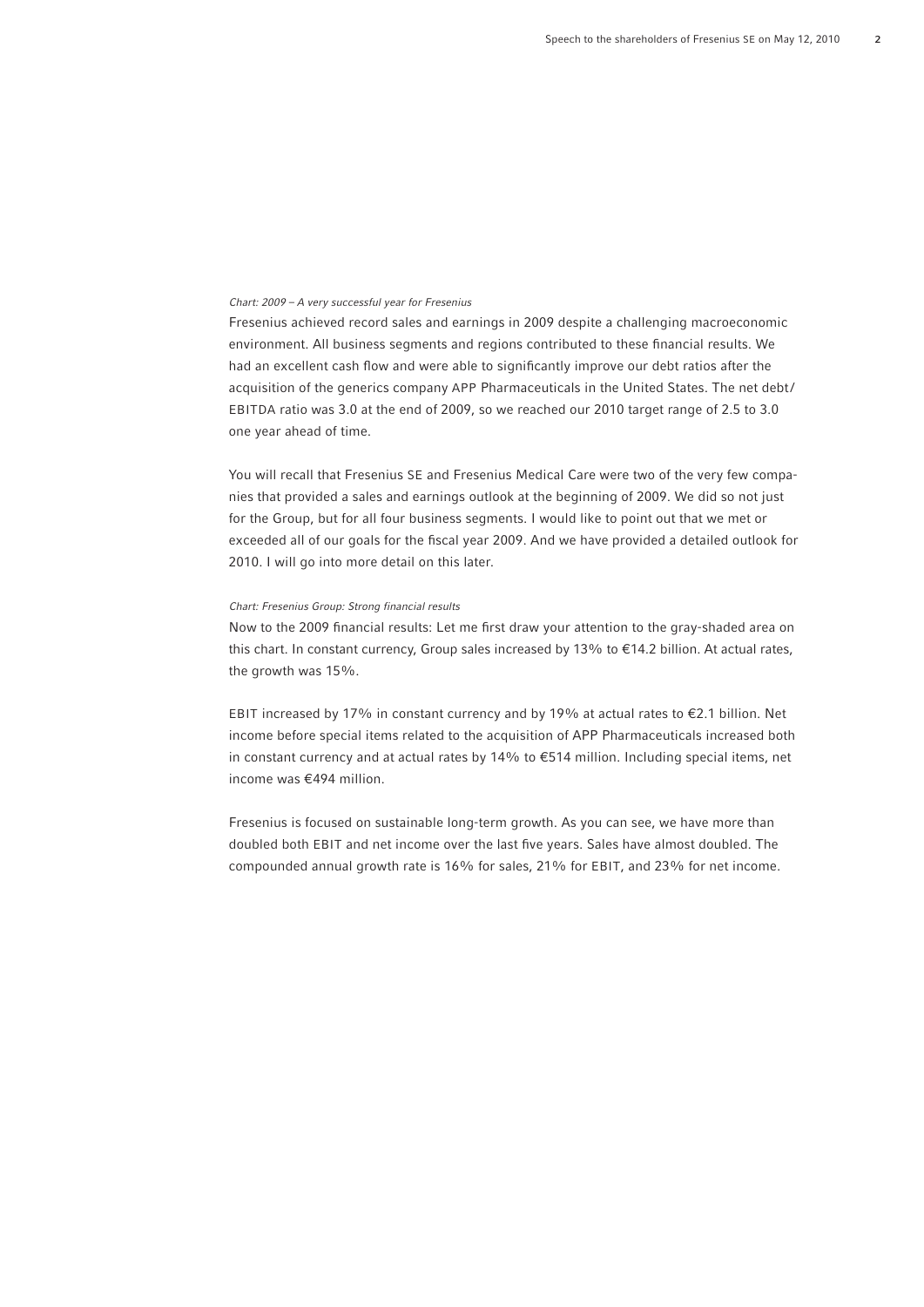# *Chart: Fresenius SE: 17 th consecutive dividend increase proposed*

Dear shareholders, based on these excellent results and the very good prospects for the current year, we are pleased to propose the  $17<sup>th</sup>$  consecutive dividend increase. We propose to increase the dividend by 7% to 75 eurocents per ordinary share and to 76 eurocents per preference share. It is our intention to continue this earnings-driven dividend policy in the future.

I would also like to emphasize that Fresenius is a reliable employer. In 2009, the number of employees exceeded 130,000 for the first time. More than 8,000 employees joined the company in 2009 alone. In that regard, the excellent financial results are not only very important for you as our shareholders, but also for our employees, who jointly achieved these results. I would like to sincerely thank all our employees on behalf of the Management Board. Their contribution was truly outstanding. Their enthusiasm and commitment to excellence will also be key to achieving our future goals.

In addition to the mandatory IFRS statements, Fresenius has voluntarily prepared its 2009 financial statements according to US GAAP. IFRS and US GAAP financial statements differ mainly due to the fact that acquired and capitalized in-process R & D activities were depreciated in the IFRS statements. Under the US GAAP accounting rules, in-process R&D projects were written off in the year of acquisition.

For the disclosures pursuant to Section 289 and Section 315 of the German Commercial Code, please refer to the separate report available at the Annual General Meeting and on our website.

#### *Chart: Fresenius share price development in 2009 and 2010*

Now to the Fresenius share price: Fresenius shares kept pace with the DAX in the first half of 2009. In the second half of the year, the Fresenius shares lagged behind the strong increase of the DAX index, but closed that gap by the year's end. The ordinary share gained 22% and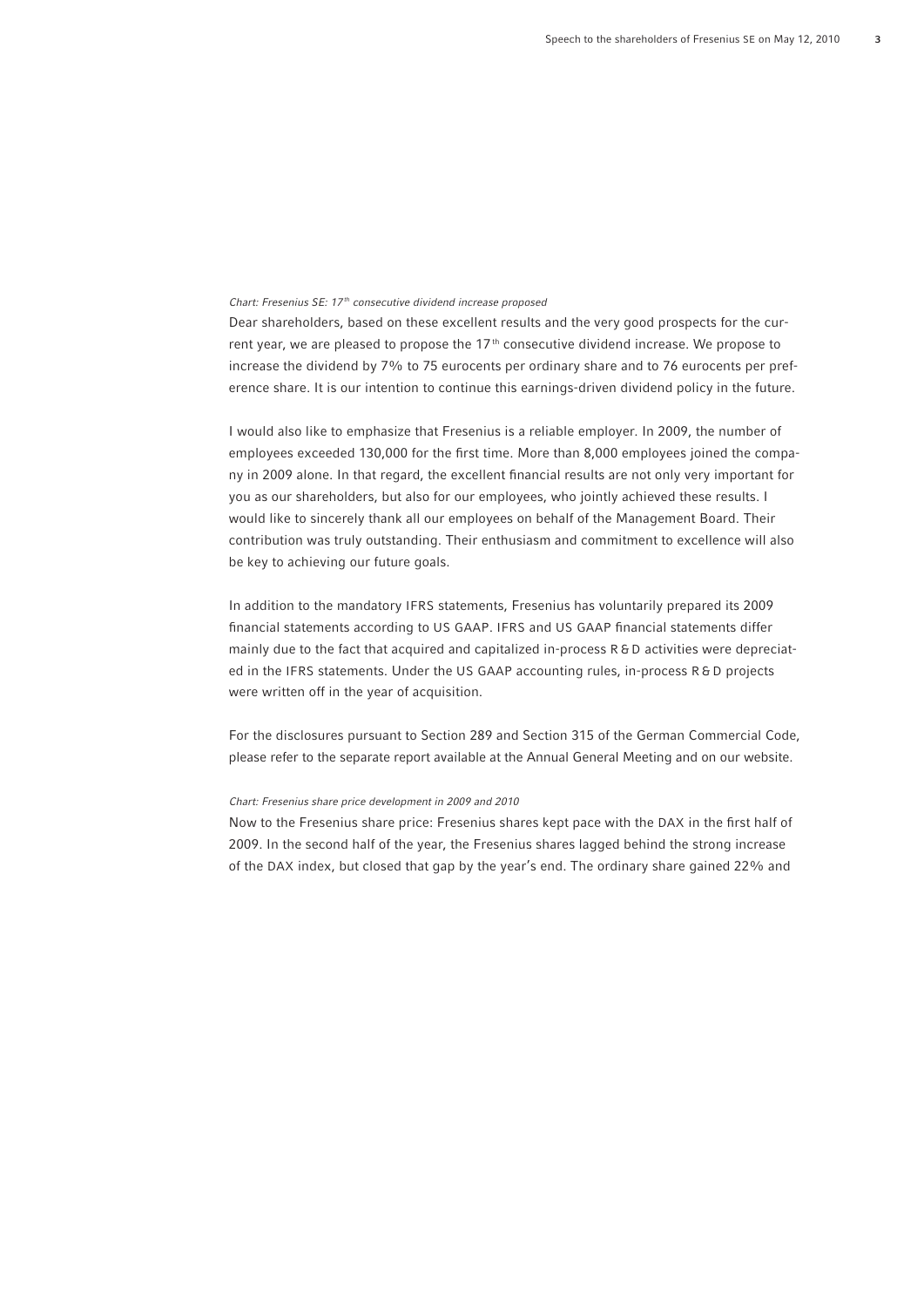the preference share 20% in 2009. Both share classes therefore roughly matched the development of the DAX, which was up 24% in 2009.

Fresenius shares have significantly outperformed the DAX in the first few months of this year. The ordinary share is currently 14% and the preference share is 1% above 2009 year-end levels. The DAX lost 4% over the same period. We consider the significantly stronger increase of the ordinary share in comparison to the preference share as a positive signal from the capital markets toward the creation of a single share class. I will come to that later.

I am convinced that Fresenius shares will continue to be an attractive investment in the future. This is supported by our good financial outlook and the successful continuation of our growth initiatives. The vast majority of analysts continue to rate Fresenius shares as a 'buy'.

# *Chart: Fresenius Group: Successful start into 2010*

I will now discuss the first quarter of 2010. We had a very successful start, and the results are fully in line with our outlook for the year. Group sales rose to €3.6 billion, an increase of 10% in constant currency and 8% at actual rates. Net income before special items was €119 million. This is an increase of 8% in constant currency and at actual rates.

All business segments are on track and well-positioned to achieve their targets for 2010.

## *Chart: Fresenius Medical Care: 1st quarter 2010 and outlook*

Fresenius Medical Care achieved sales growth of 13% to US\$2.9 billion in the first quarter of 2010. Net income increased by 7% to US\$211 million.

The Company fully confirmed its outlook and expects to achieve revenue of more than US\$12 billion in 2010. Net income is expected to be between US\$950 million and 980 million.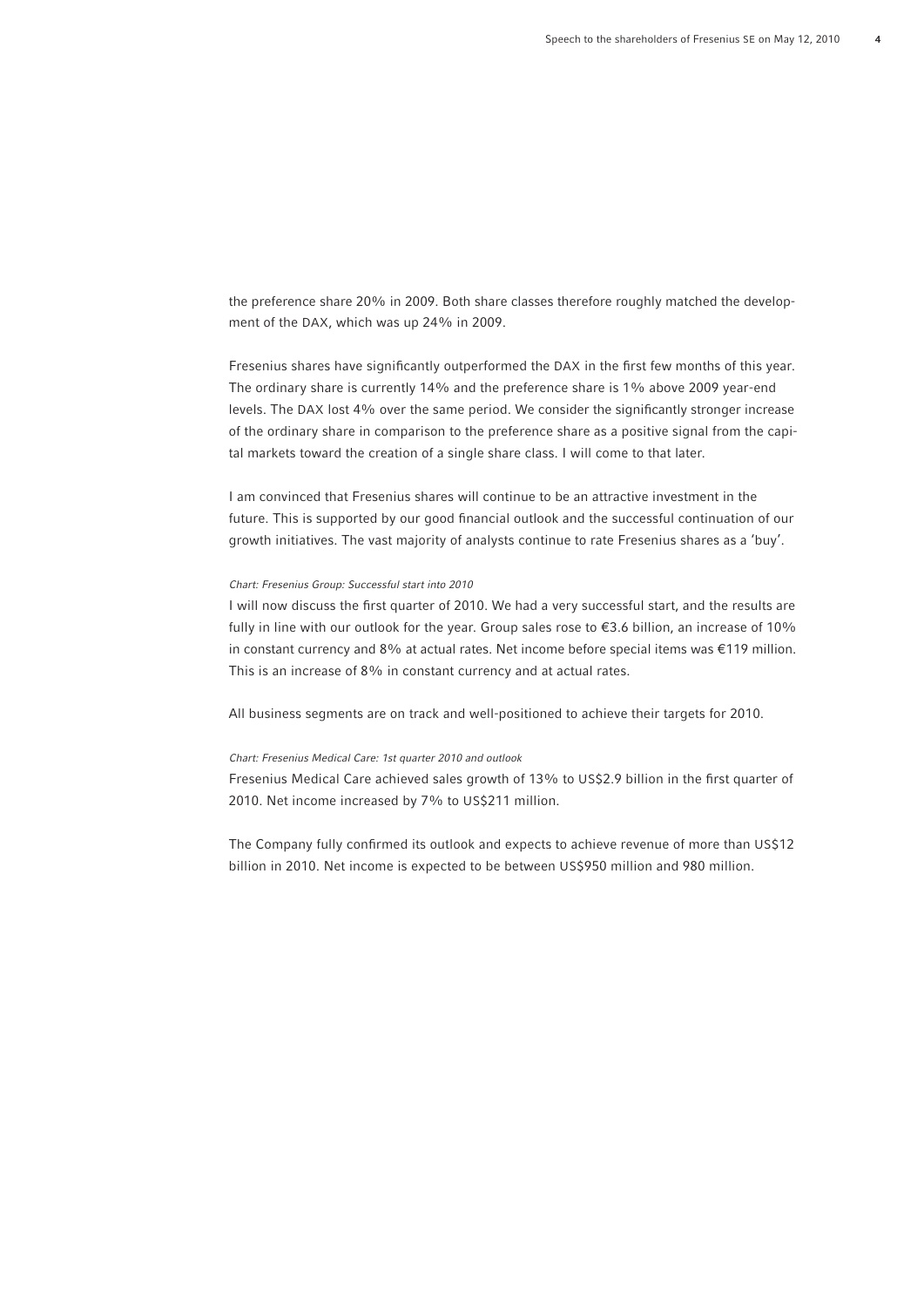#### *Chart: Fresenius Kabi: 1st quarter 2010 and outlook*

Fresenius Kabi had a successful start into 2010. Sales increased by 11% to €800 million. EBIT rose by 5% to €145 million.

Fresenius Kabi has also fully confirmed its outlook for 2010 and expects to achieve organic sales growth between 7 and 9%. Furthermore, Fresenius Kabi forecasts an EBIT margin between 18 and 19%. The Company thus continues to earn the highest operating margins in the Group.

#### *Chart: Fresenius Helios: 1st quarter of 2010 and outlook*

Now to Fresenius Helios. Sales increased by 5% to €608 million in the first quarter of 2010. EBIT increased by 18% to €52 million.

Fresenius Helios has fully confirmed its outlook for 2010 and expects organic sales growth of 3 to 5%. EBIT is projected to be between  $\epsilon$ 220 and 230 million, a significant increase after €205 million in 2009. We expect to reach the upper end of this range.

# *Chart: Fresenius Vamed: 1st quarter 2010 and outlook*

Finally, Fresenius Vamed: Vamed achieved sales of €156 million in the first quarter of 2010. EBIT was €7 million. Order backlog was outstanding at €838 million.

Fresenius Vamed also confirms its outlook for 2010 and projects sales and EBIT growth of 5 to 10%.

# *Chart: Fresenius Group: Positive outlook for 2010*

Ladies and gentlemen, I believe that the expectations of our business segments add up to a very positive Group outlook for 2010. Sales are expected to grow by 7 to 9% in constant currency. Net income is projected to increase by 8 to 10% in constant currency. We expect net income to be at the upper end of our guidance range. The outlook is before special items related to the acquisition of APP Pharmaceuticals. Those are non-cash items which have no operating impact, so the adjusted outlook is a better indication of the Group's financial performance.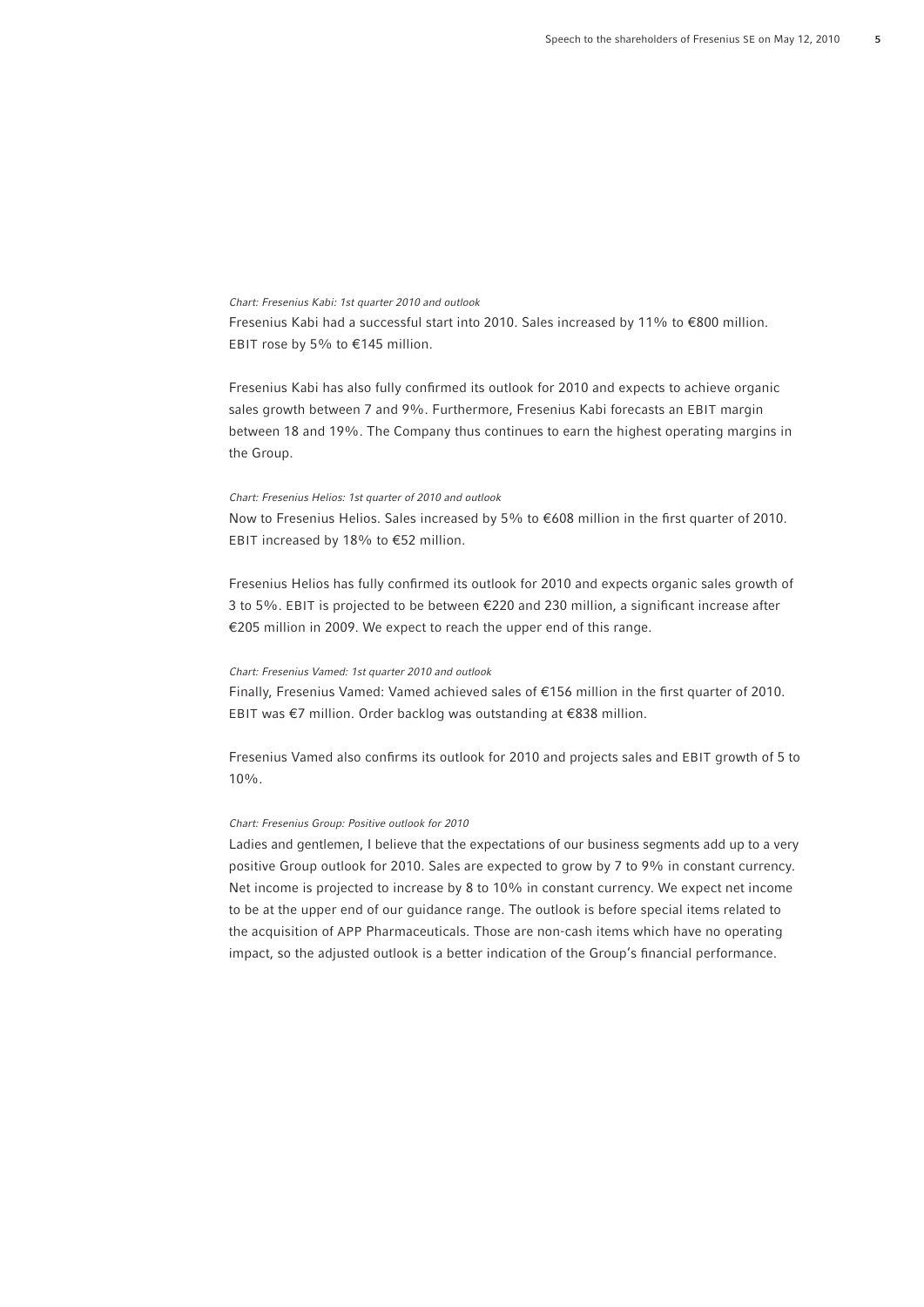Against the backdrop of continued strong growth, capital expenditure will remain at a high level. We expect to invest about €750 million to €800 million in property, plant, and equipment in 2010, based on today's exchange rates.

Now, with this positive outlook I would like to come to items 7 and 8 on today's agenda:

# *Chart: Transaction overview*

We are proposing the conversion of all non-voting preference shares into voting ordinary shares at a 1:1 exchange ratio in combination with the change of the Company's legal form from an SE into an SE & Co. KGaA.

### *Chart: Transaction rationale*

The rationale is to create one single share class. This will increase the attractiveness of our shares and further strengthen the position of Fresenius in the capital markets. There are four important reasons for this transaction:

First: We simplify the share structure. The share capital will no longer be divided into preference and ordinary shares. All shares shall be converted to ordinary shares. 71% of the shares will then be free float, and 29% will be owned by the Else Kröner-Fresenius Foundation.

Second: The trading liquidity of the shares is expected to increase. So far, the average daily trading volume was 50,000 ordinary shares and 400,000 preference shares. We expect that the trading volume will increase by almost 50% compared to the current trading levels of the preference shares. The share conversion therefore increases the attractiveness of Fresenius shares for all shareholders.

Third: The unified share structure is also expected to strengthen the position of Fresenius shares in the DAX30. We estimate that the current index weighting of 0.8% should increase to about 1.1%. The DAX30 currently only includes the preference shares and therefore only 50% of the Company's share capital.

Fourth: Access to the equity markets and the financial flexibility of Fresenius will be improved. A single, liquid share class will allow for more efficient terms than those we were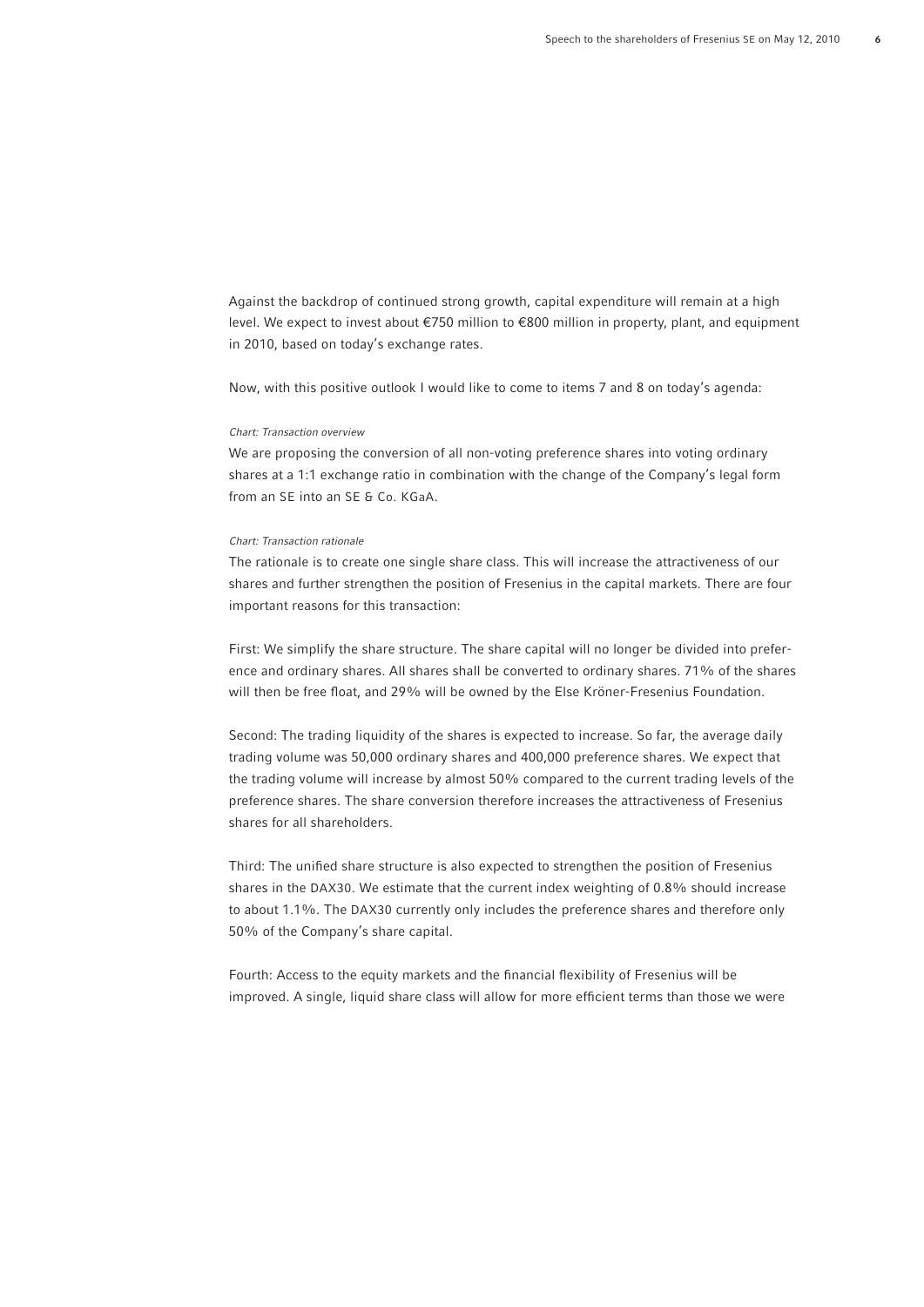able to achieve in past equity placements with an equal number of ordinary and preference shares. However, let me clearly emphasize that we have executed capital increases only in exceptional cases to finance strategic acquisitions. This will remain our policy in the future. Fresenius has an excellent strategic position, and we have no plans for a capital increase.

## *Chart: Maintaining high standards for compliance and transparency*

I will now speak about the legal form of the KGaA. This legal form enables us to achieve the benefits of a single share class while maintaining the controlling position of the charitable Else Kröner-Fresenius Foundation, which currently holds approximately 58% of the ordinary shares. The foundation can thus continue to fulfill the will of Else Kröner to preserve the Fresenius Group as an independent entity. Given this background, the KGaA represents the only option for achieving the goal of unifying the two share classes. Companies that have no majority shareholder therefore are not comparable with today's structure of Fresenius. The legal form of a KGaA is well-proven and has been implemented at Fresenius Medical Care since 2005.

As you can see on this chart in the lower-left blue box, the general partner of the KGaA will be a European company, Fresenius Management SE, wholly owned by the Else Kröner-Fresenius Foundation. By selecting an SE as general partner, we build on the current European legal form of Fresenius SE. The general partner's management will be identical to Fresenius SE's current executive team and will assume the management of Fresenius SE & Co. KGaA. The foundation will elect the Supervisory Board of Fresenius Management SE and thus will be able to indirectly appoint the Management Board. However, the foundation is already entitled to do so today, based on its voting majority at the Annual General Meeting of Fresenius SE. The right of the foundation to appoint the general partner is tied to a share ownership of more than 10%.

On the right-hand side of the chart, you see that the KGaA will limit the influence of the foundation at the Annual General Meeting because its interest is reduced to about 29% as a consequence of creating one single share class. This increases the voting weight of the out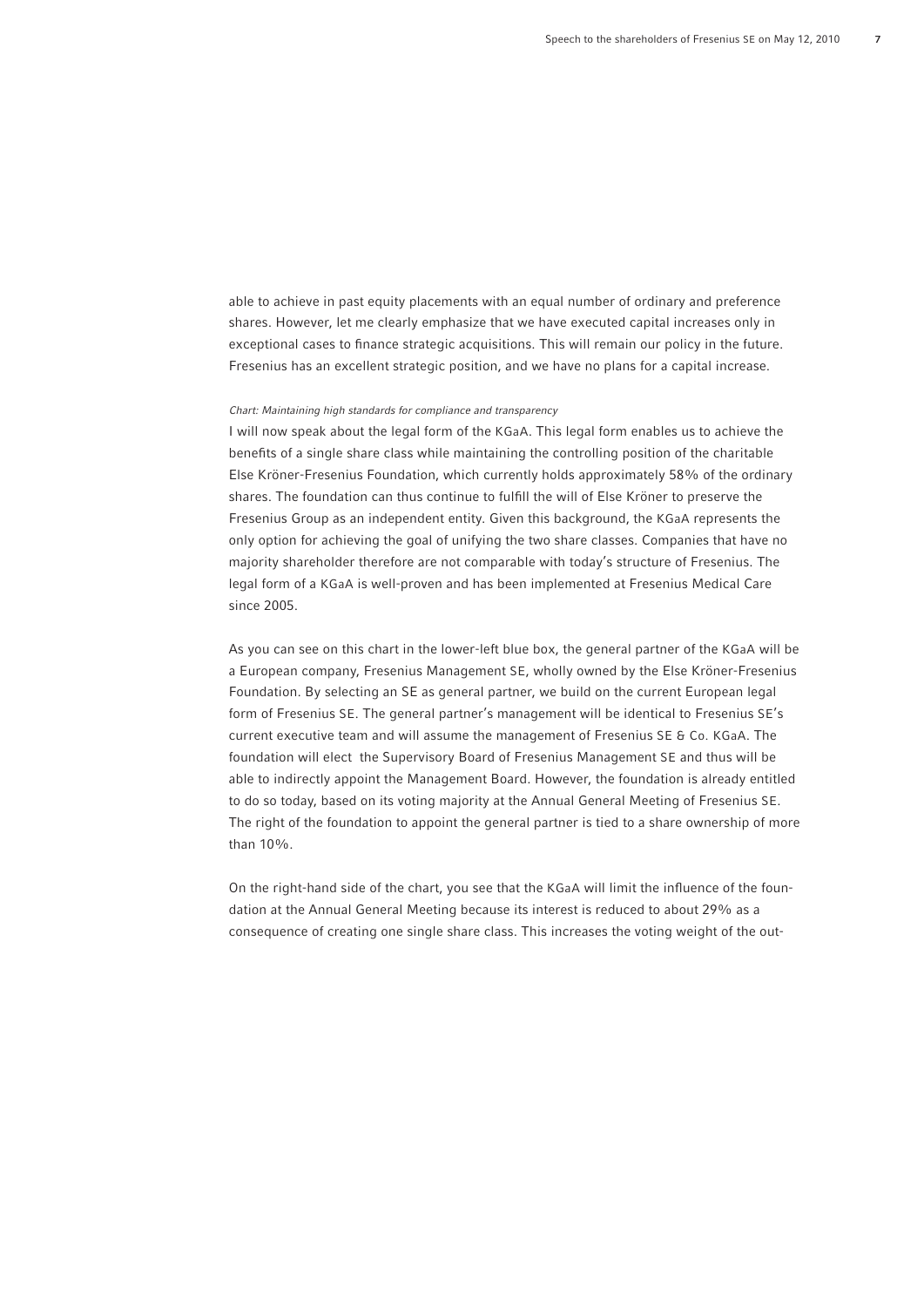standing shareholders. In addition, the foundation is subject to a voting restriction for certain resolutions such as the election of the Supervisory Board of the KGaA and the appointment of the auditor. In that respect, the outstanding-share holders retain the sole voting right. Certain resolutions of the Annual General Meeting, in turn, require the approval of the general partner. This especially applies to changes in the Articles of Association.

We will retain our proven governance structure in the KGaA with a Supervisory Board consisting of 12 members, including international labor representatives. We will continue to maintain our high standards of corporate governance and transparency within the new structure.

The Else Kröner-Fresenius Foundation has informed us that it endorses the resolution and will hold on to its shareholding in Fresenius for the long term. The foundation has been a reliable shareholder with a long-term interest in the development of Fresenius, contributing to a stable shareholder structure.

#### *Chart: Change of legal form into a KGaA*

The business strategy of the Company will not change with the conversion into a KGaA.. The Group's organizational structure will not change either. Fresenius SE & Co. KGaA will continue to act as the operating holding for Fresenius Medical Care, Fresenius Kabi, Fresenius Helios and Fresenius Vamed. The principle of a decentralized and regional organization has successfully proven itself over many years. Furthermore, the conversion will neither lead to the liquidation of the Company nor the formation of a new legal entity. The legal and financial identity of the Company will be preserved. No transfer of assets will take place. In addition, the change of the legal form does not result in any financial or tax consequences. The Articles of Association of the KGaA closely follow the Statutes of Fresenius SE.

Ladies and gentlemen, the Management and Supervisory Boards are certain that the creation of a single share class in combination with the change of the Company's legal form into a KGaA is an important step for Fresenius. Together with our long-term corporate strategy and our focus on sustainable and profitable growth, this will further strengthen Fresenius to continue on its successful path. We kindly ask you to support today's proposals.